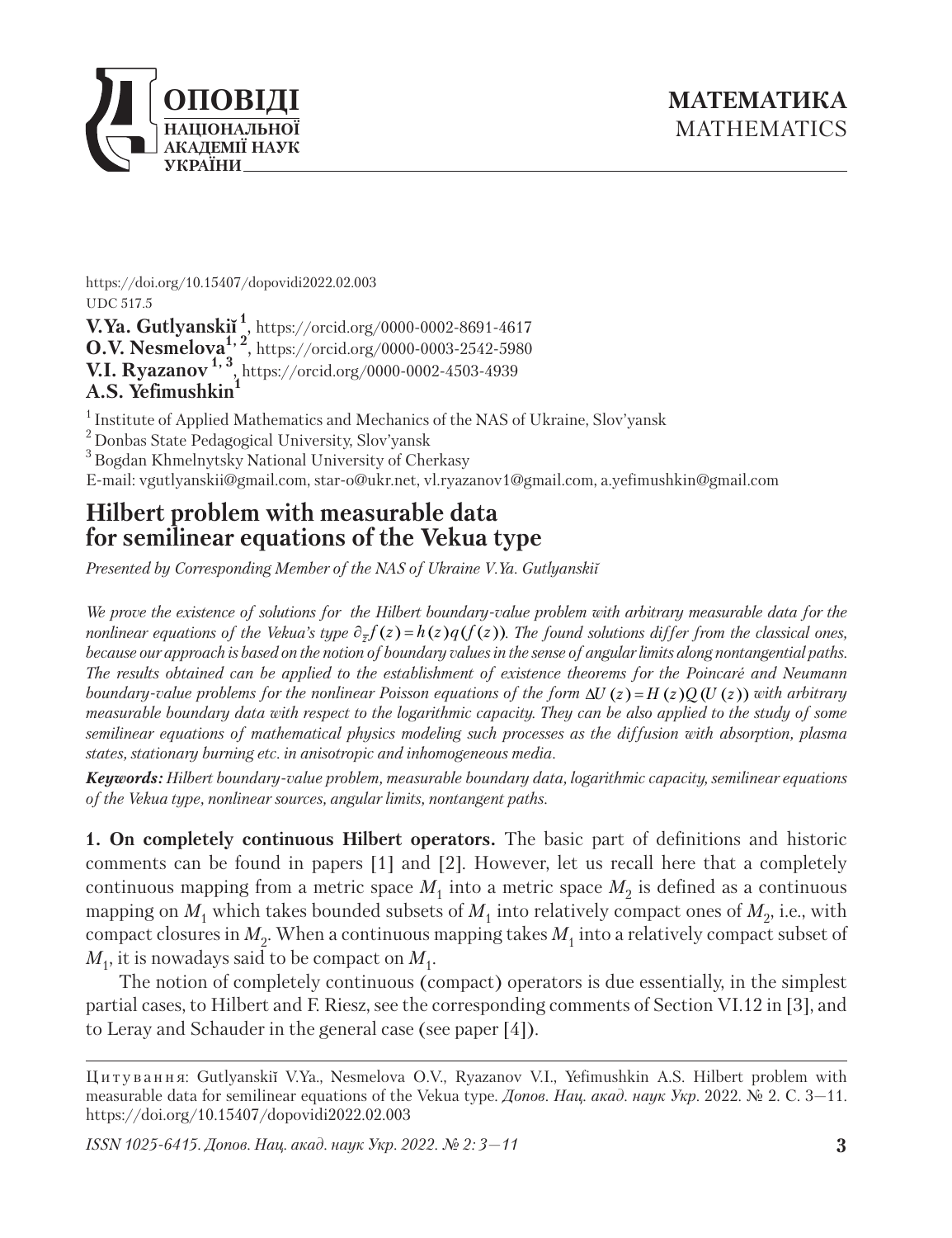In paper [1], we considered *generalized analytic functions f with sources*  $g \in L^p$ ,  $p \geq 2$ , that have generalized first derivatives by Sobolev and satisfy the equation

$$
\frac{\partial f}{\partial \overline{z}} = g, \quad \frac{\partial}{\partial \overline{z}} := \frac{1}{2} \left( \frac{\partial}{\partial x} + i \cdot \frac{\partial}{\partial y} \right), \quad z = x + iy \tag{1}
$$

and studied for them the Hilbert boundary-value problem under arbitrary boundary data that are measurable with respect to the logarithmic capacity.

In particular, Theorem 1 in [1] stated, for  $\lambda : \partial \mathbb{D} \to \mathbb{C}, |\lambda(\zeta)| = 1$ , with countable bounded variation,  $\varphi : \partial \mathbb{D} \to \mathbb{R}$  which is measurable with respect to the logarithmic capacity and  $g : \mathbb{D} \to \mathbb{R}$ in  $L^p(\mathbb{D})$ ,  $p > 2$ , there exist generalized analytic functions  $f : \mathbb{D} \to \mathbb{C}$  with the source *g* that have the angular limits

$$
\lim_{z \to \zeta} \text{Re}\{\overline{\lambda(\zeta)} \cdot f(z)\} = \varphi(\zeta) \qquad \text{q.e. on } \partial \mathbb{D}. \tag{2}
$$

Furthermore, the space of such functions *f* has the infinite dimension.

Thus, the Hilbert boundary-value problem always has many solutions in the given sense for each such coefficient λ, boundary data φ and source *g*. Of course, the axiom of choice by Zermelo makes it possible to choose one of such correspondences named further as a Hilbert operator, but the latter with such a random choice can be completely discontinuous. Later on, to apply the approach of Leray—Schauder for extending Theorem 1 in [5] to the generalized analytic functions, satisfying nonlinear equations of the Vekua type, we need just the complete continuity of such correspondence.

Now, we show that, fixing only one antiderivative  $\Phi$  for the function  $\varphi$  from Lemma 1 in [2], it is possible to obtain a completely continuous Hilbert operator. For this purpose, let us analyze the construction of solutions of Eq. (1) with the Hilbert boundary condition (2) from the proof of Theorem 1 in [1].

There, we often applied the *logarithmic (Newtonian) potential*  $N_G$  of sources  $G \in L^p(\mathbb{C})$ ,  $p > 2$ , with compact supports given by the formula:

$$
N_G(z) := \frac{1}{2\pi} \int_{\mathbb{C}} \ln|z - w| G(w) dm(w).
$$
\n(3)

However, by the linearity of the operator  $N_c$  with respect to G, we extend here definition (3) in a natural way to the complex-valued sources *G*, as usual, interpreting the imaginary parts of *G* as distributed currents. Recall also that, by Lemma 3 in [6], see also Theorem 2 in [7],  $N_G \in W^{2,p}_{loc}(\mathbb{C}) \cap C^{1,\alpha}_{loc}(\mathbb{C})$  with  $\alpha := (p-2)/p$  and  $\Delta N_G = G$  a.e.

Let us consider Eq. (1) in the unit disk  $\mathbb D$ . Extending *g* by zero outside of  $\mathbb D$  and setting  $P = N_G$ with  $G = 2g, U = P_x$  and  $V = -P_y$ , we have that

$$
H := U + iV = 2 \cdot \frac{\partial P}{\partial z}, \quad \frac{\partial}{\partial z} := \frac{1}{2} \left( \frac{\partial}{\partial x} - i \cdot \frac{\partial}{\partial y} \right), \quad z = x + iy \tag{4}
$$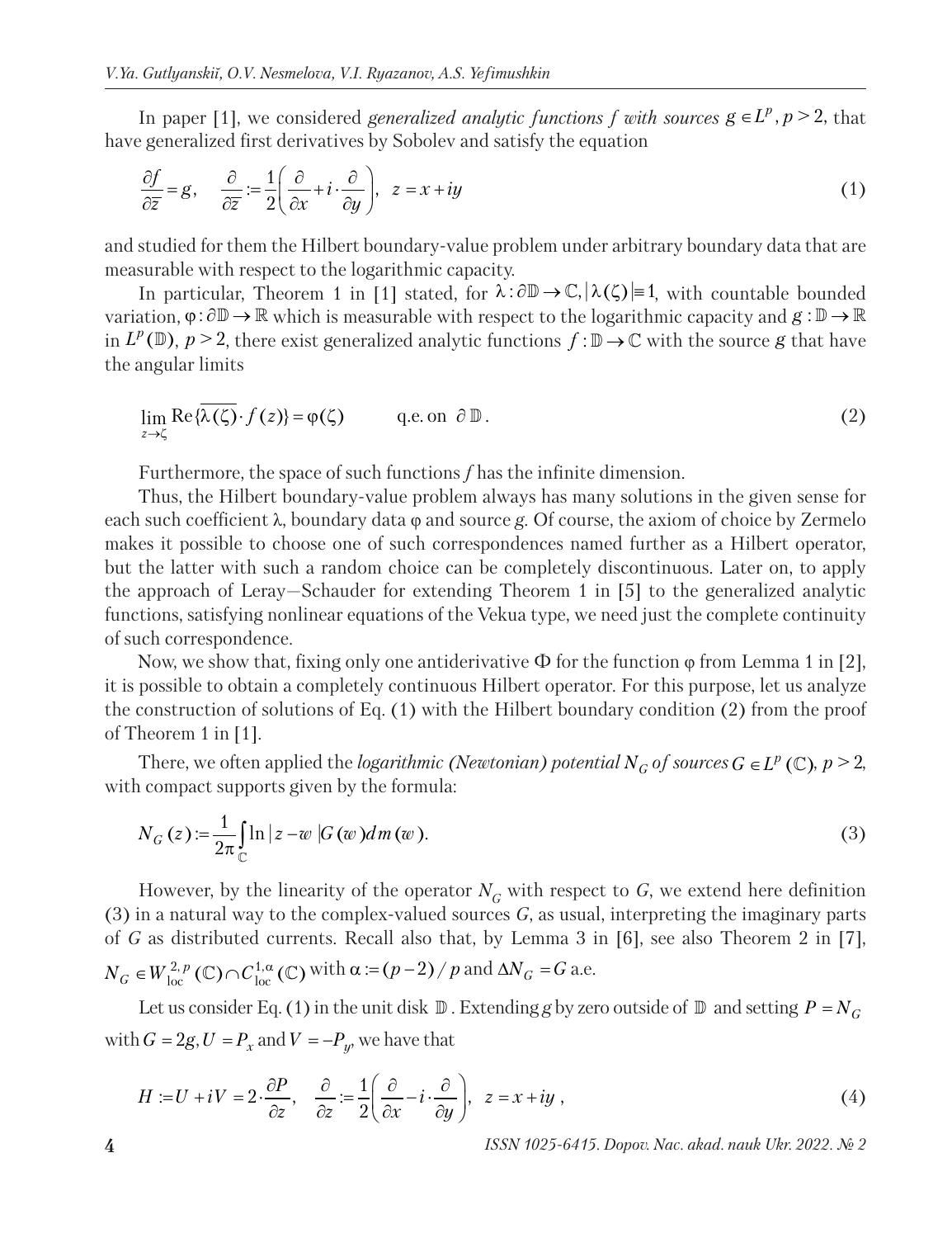is just a generalized analytic function with the source *g* because the Laplacian

$$
\Delta := \frac{\partial^2}{\partial x^2} + \frac{\partial^2}{\partial y^2} = 4 \frac{\partial^2}{\partial z \partial \overline{z}} = 4 \frac{\partial^2}{\partial \overline{z} \partial z}.
$$
\n(5)

Note also, by the way, the connection of *H* with the known Pompeiu integral operator (see, e.g., relation (2.21) in [8]), that gives its representation in the explicit form

$$
H(z) = T_g(z) := \frac{1}{\pi} \int_C g(w) \frac{dm(w)}{z - w}.
$$
\n
$$
(6)
$$

*Remark 1.* In view of relation (6), we have by Theorem 1.19 in [9] that

$$
|H(z)| \leq M_1 \|g\|_p \quad \forall z \in \mathbb{C},\tag{7}
$$

$$
|H(z_1) - H(z_2)| \le M_2 ||g||_p |z_1 - z_2|^\alpha \quad \forall z_1, z_2 \in \mathbb{C},
$$
\n(8)

where the constants  $M_1$  and  $M_2$  depend only on  $p > 2$ , and  $\alpha = (p-2)/p$ . Thus, the linear operator *H* is completely continuous on compact sets in  $\mathbb C$  and, in particular, on  $\overline{\mathbb D}$  by the Arzela–Ascoli theorem (see, e.g. Theorem IV.6.7 in [3]).

Next, since  $H \in C^{\alpha}_{loc}(\mathbb{C})$ ,  $\alpha := (p-2)/p$ , the boundary function

$$
\varphi_{g}(\zeta) := \lim_{z \to \zeta} \text{Re}\{\overline{\lambda(\zeta)} \cdot H(z)\} = \text{Re}\{\overline{\lambda(\zeta)} \cdot H(\zeta)\}, \quad \forall \zeta \in \partial \mathbb{D},
$$
\n(9)

is measurable with respect to the logarithmic capacity.

Consequently, the generalized analytic functions *f* with the source *g* satisfying the Hilbert condition (2) can be got as the sums  $f = H + C$  with analytic functions *C* satisfying, in the sense of angular limits, the Hilbert boundary condition

$$
\lim_{z \to \zeta} \text{Re}\{\overline{\lambda(\zeta)} \cdot C(z)\} = \psi(\zeta) := \varphi(\zeta) - \varphi_g(\zeta) \qquad \text{q.e. on } \partial \mathbb{D}. \tag{10}
$$

In turn, by the construction of Theorem 5.1 in [10], such analytic functions *C* can be obtained as the products of 2 analytic functions *A* and *B*. The first

$$
A(z) = e^{iaz}, \quad a(z) := \frac{1}{2\pi i} \int_{\partial \mathbb{D}} \alpha_{\lambda}(\zeta) \frac{z + \zeta}{z - \zeta} \frac{d\zeta}{\zeta}, \quad z \in \mathbb{D}, \tag{11}
$$

with a function  $\alpha_{\lambda}$  that is measurable with respect to the logarithmic capacity, bounded on  $\partial \mathbb{D}$ , of countable bounded variation and such that

$$
\lambda(\zeta) = e^{i\alpha_{\lambda}(\zeta)} \qquad \text{q.e. on } \partial \mathbb{D} \,. \tag{12}
$$

*ISSN 1025-6415. Допов. Нац. акад. наук Укр. 2022. № 2* **5**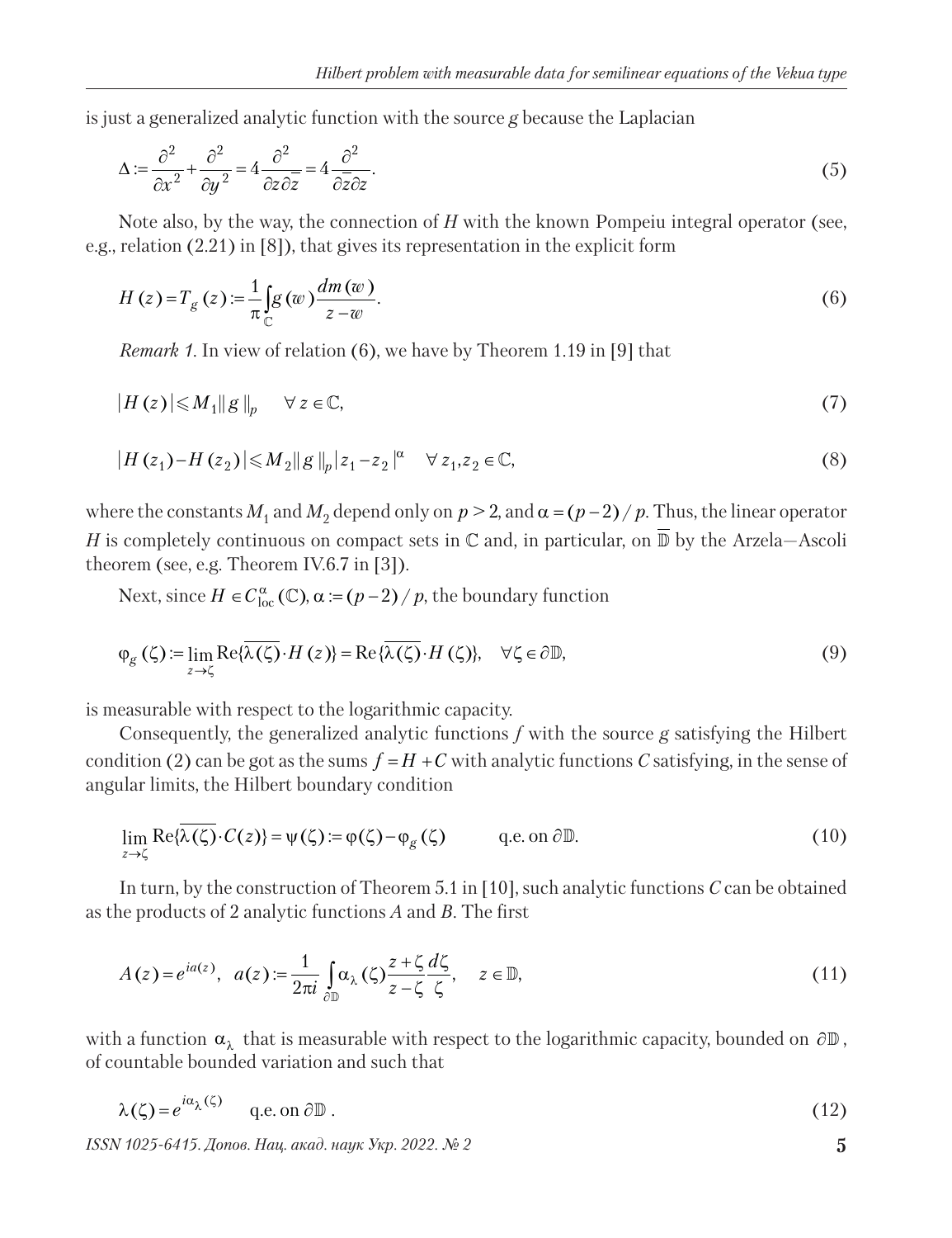By Lemma 4.1 in [10], the angular limits of Im $a(z)$  as  $z \to \zeta$  q.e. on  $\partial \mathbb{D}$  form a function  $\beta$ :  $\partial \mathbb{D} \to \mathbb{R}$  that is measurable with respect to the logarithmic capacity. By Remark 2 in [2], the second analytic function *B* can be obtained in the form

$$
B(z) = \mathbb{S}_{\Psi}(z) := \frac{z}{\pi} \int_{\partial \mathbb{D}} \frac{\Psi(\zeta)}{(\zeta - z)^2} d\zeta, \quad z \in \mathbb{D}, \tag{13}
$$

where  $\Psi$  is an antiderivative of the function  $\psi e^{\beta}$  from Lemma 1 in [2].

Thus, analytic functions *C* can be represented in the more convenient form

$$
C(z) = A(z) \cdot [S_{\Phi}(z) - S_{\Phi_g}(z)], \qquad (14)
$$

where  $\Phi$  and  $\Phi_{\rho}$  are antiderivatives of the functions of  $\phi e^{\beta}$  and  $\phi_{*}e^{\beta}$  from Lemma 1 in [2], respectively. Note that the analytic functions A and  $\mathcal{S}_{\Phi}$  do not depend on the sources g at all. Let us choose the function  $\Phi_g$  in a suitable way.

From this point on, we demand that all sources *g* have compact supports in the unit disk and belong to a disk  $\mathbb{D}_{0} := \{ z \in \mathbb{C} : |z| \leq \rho \}$  with a radius  $\rho \in (0,1)$ . Then the function *H* (*z*),  $z \in \mathbb{C}$ , is analytic in a neighborhood of the unit circle  $\partial \mathbb{D}$  and, in particular,  $H(\zeta)$  is continuously differentiable with resspect to the variable 9,  $\zeta = e^{i\theta}$ ,  $\theta \in \mathbb{R}$ . Moreover, by relation (6), we have that

$$
H_9(\zeta) = i\zeta H^{'}(\zeta) = \frac{\zeta}{\pi i} \int_{\mathbb{D}_\rho} g(w) \frac{dm(w)}{(\zeta - w)^2} \qquad \forall \zeta \in \partial \mathbb{D} \,.
$$
 (15)

Let us denote, by  $\Lambda$ , an antiderivative for the function  $\bar{\lambda}e^{\beta}$  from Lemma 1 in [2].

Then the following function  $\Phi_g$  is an antiderivative for the function  $\phi_g e^{\beta}$ :

$$
\Phi_{g}(\zeta) := \text{Re}\{\Lambda(\zeta)H(\zeta) - \int_{0}^{9} \Lambda(\xi)H_{\theta}(\xi)d\theta + S(\theta)\},\tag{16}
$$

where  $S: [0, 2\pi] \to \mathbb{C}$  is a function of the form

$$
S(\Theta) := C(\Theta) \int_{0}^{2\pi} \Lambda(\xi) H_{\Theta}(\xi) d\theta, \quad \zeta = e^{i\Theta}, \quad \xi = e^{i\Theta}, \quad \Theta, \theta \in [0, 2\pi], \tag{17}
$$

with a singular function  $C: [0, 2\pi] \to [0,1]$  of the Cantor ladder type, i.e., C is continuous, nondecreasing,  $C(0) = 0$ ,  $C(2\pi) = 1$  and  $C = 0$  q.e. on [0, 2 $\pi$ ]. Recall that the existence of such functions *C* follows from Lemma 3.1 in [11].

Let us show that the Hilbert operator  $H_g$  generated by the sums  $H + C$  under the given choice of  $\Phi$  and  $\Phi_g$  in (14) is completely continuous on compact sets in  $\mathbb D$ . Recall that the analytic functions *A* and  $\mathbb{S}_{\varphi}$  in representation (14) of *C* do not depend on the sources *g*. Hence, by Remark 1, it remains to show that the linear operator  $\mathbb{S}_{\Phi_{\mathcal{G}}^{}}$  is completely continuous.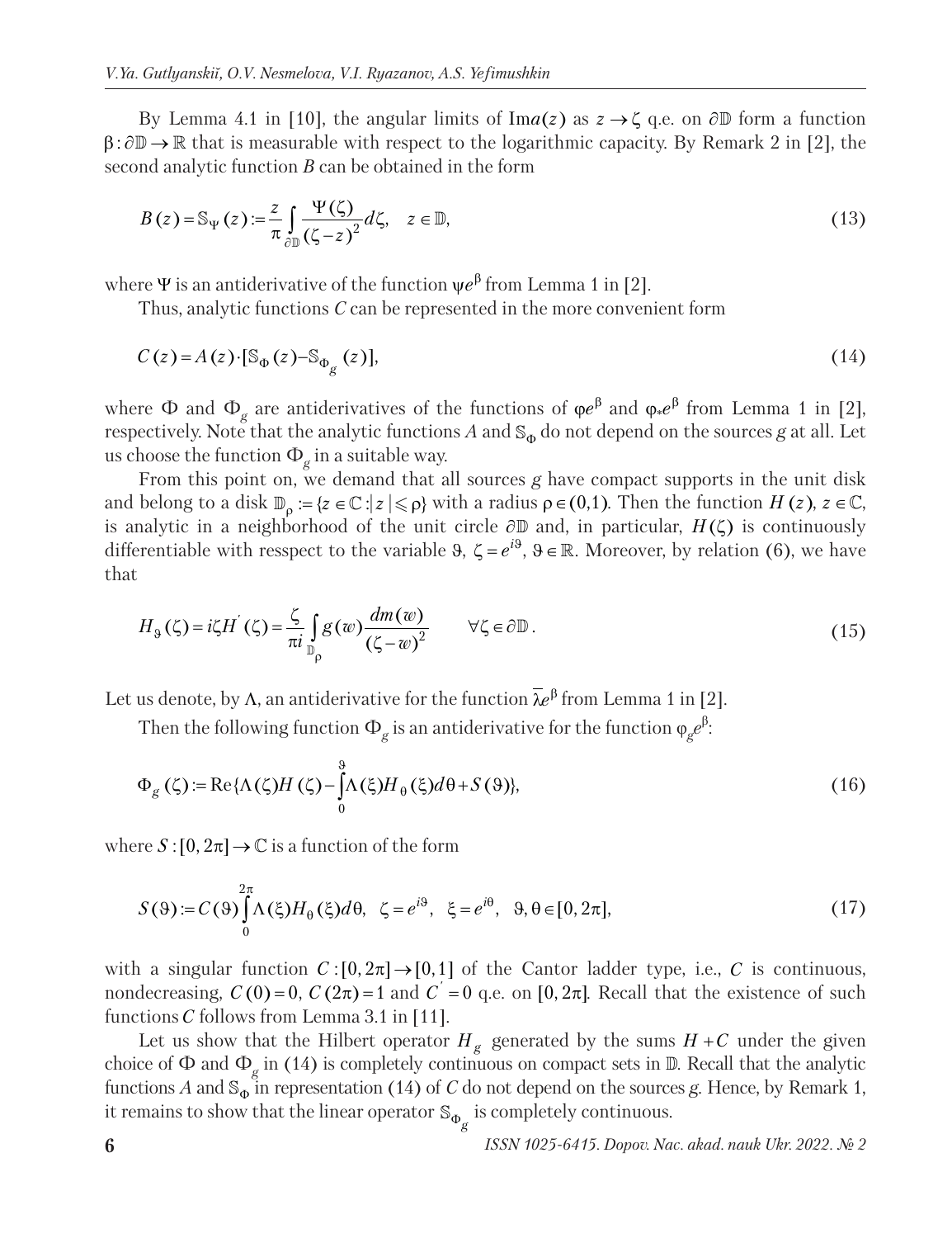Indeed, by the construction of  $\Phi_{g}$  in (16) and relations (6) and (15)

$$
|\Phi_{g}(\zeta)| \leq \frac{1}{\pi} \frac{\|g\|_{1}}{1-\rho} + 2 \frac{\|g\|_{1}}{(1-\rho)^{2}} \leq c_{\rho} \cdot \|g\|_{1} \leq C_{\rho} \cdot \|g\|_{p} \quad \forall \ \zeta \in \partial \mathbb{D}
$$
\n(18)

with  $c_{\rho} = 3 / (1 - \rho)^2$  and  $C_{\rho} = 3\pi / (1 - \rho)^2$ , respectively. Hence,

$$
|\mathbb{S}_{\Phi_{g}}(z)| \leqslant C_{\rho,r} \cdot ||g||_{p}, \ \forall \ z \in \mathbb{D}_{r}, \ \ r \in (0,1), \tag{19}
$$

$$
|\mathbb{S}_{\Phi_{g}}(z_{1})-\mathbb{S}_{\Phi_{g}}(z_{2})|\leq C_{\rho,r}^{*}\cdot||g||_{p}\cdot|z_{1}-z_{2}|, \quad \forall z_{1},z_{2}\in\mathbb{D}_{r}, r\in(0,1),
$$
\n(20)

where the constants  $C_{\rho,r}$  and  $C_{\rho,r}^*$  depend only on the radii  $\rho$  and  $r \in (0,1)$ . Thus, the operator  $\mathbb{S}_{\Phi_*}$ is completely continuous on compact sets in  $\mathbb D$  again by the Arzela—Ascoli theorem. Combining it with Remark 1, we obtain the following conclusion.

**Lemma 1.** Let  $\lambda : \partial \mathbb{D} \to \mathbb{C}, |\lambda(\zeta)| = 1$ , be of countable bounded variation, and let  $\varphi : \partial \mathbb{D} \to \mathbb{R}$  be *measurable with respect to the logarithmic capacity. Then there is a Hilbert operator*  $H_g$  over  $g : \mathbb{D} \to \mathbb{C}$ *in*  $L^p(\mathbb{D})$ ,  $p > 2$ , with compact supports in  $\mathbb{D}$ , generating generalized analytic functions  $f : \mathbb{D} \to \mathbb{C}$  with *the sources g and the angular limits* 

$$
\lim_{z \to \zeta} \text{Re}\{\overline{\lambda(\zeta)} \cdot f(z)\} = \varphi(\zeta) \qquad \text{q.e. on } \partial \mathbb{D},\tag{21}
$$

*whose restriction to sources g with*  $\text{supp} g \subseteq \mathbb{D}$  *is completely continuous over*  $\mathbb{D}$ *<sub>r</sub> for each*  $\rho$  *and*  $r \in (0,1)$ *.* 

*Remark 2.* Note that the nonlinear operator  $H<sub>g</sub>$  constructed above is not bounded except the trivial case  $\Phi = 0$  because then  $H_0 = A \cdot \mathbb{S}_{\Phi} \neq 0$ . However, the restriction of the operator  $H_g$  to  $\mathbb{D}_r$ under each  $r \in (0,1)$  is bounded at infinity in the sense that  $\max_{z \in \mathbb{D}_r} |H_g(z)| \leq M \cdot \|g\|_p$  $\in$ .  $\max_{\mathbb{D}_r} |H_g(z)| \leq M \cdot ||g||_p$  for some  $M > 0$  and all *g* with large enough  $||g||_p$ . Note also that, by Lemma<sup>'</sup>1 in [2], we are able always to choose  $\Phi$  for any  $\varphi$ , including  $\varphi = 0$ , which is not identically 0 on  $\partial \mathbb{D}$ .

**2. On the Hilbert problem for semilinear equations in a unit disk.** In this section, we study the solvability of the Hilbert boundary-value problem for nonlinear equations of the Vekua type  $\partial_{\overline{z}} f(z) = h(z)q(f(z))$  in the unit disk D. The well-known Leray-Schauder approach allows us to reduce the problem to the study of the corresponding linear equation from our paper [1] on the basis of Lemma 1 in the previous section on a completely continuous Hilbert operator  $H_{\rho}$  and Remark 2 on its boundedness at infinity.

**Theorem 1.** Let  $\lambda : \partial \mathbb{D} \to \mathbb{C}, |\lambda(\zeta)| = 1$  *be of countable bounded variation, and let*  $\varphi : \partial \mathbb{D} \to \mathbb{R}$  *be measurable with respect to the logarithmic capacity. Suppose that h*:  $\mathbb{D} \to \mathbb{C}$  *is a function in the class*  $L^p(\mathbb{D})$  for  $p > 2$  with compact support in  $\mathbb{D}$  and  $q : \mathbb{C} \to \mathbb{C}$  is a continuous function with

$$
\lim_{w \to \infty} \frac{q(w)}{w} = 0. \tag{22}
$$

*Then there is a function*  $f: \mathbb{D} \to \mathbb{C}$  *in the class*  $C^{\alpha}_{loc}(\mathbb{D})$  *with*  $\alpha = (p-2)/p$  *and generalized first derivatives by Sobolev such that* 

$$
\partial_{\overline{z}} f(z) = h(z) \cdot q(f(z)) \qquad a.e. \text{ in } \mathbb{D} \tag{23}
$$

*ISSN 1025-6415. Допов. Нац. акад. наук Укр. 2022. № 2* **7**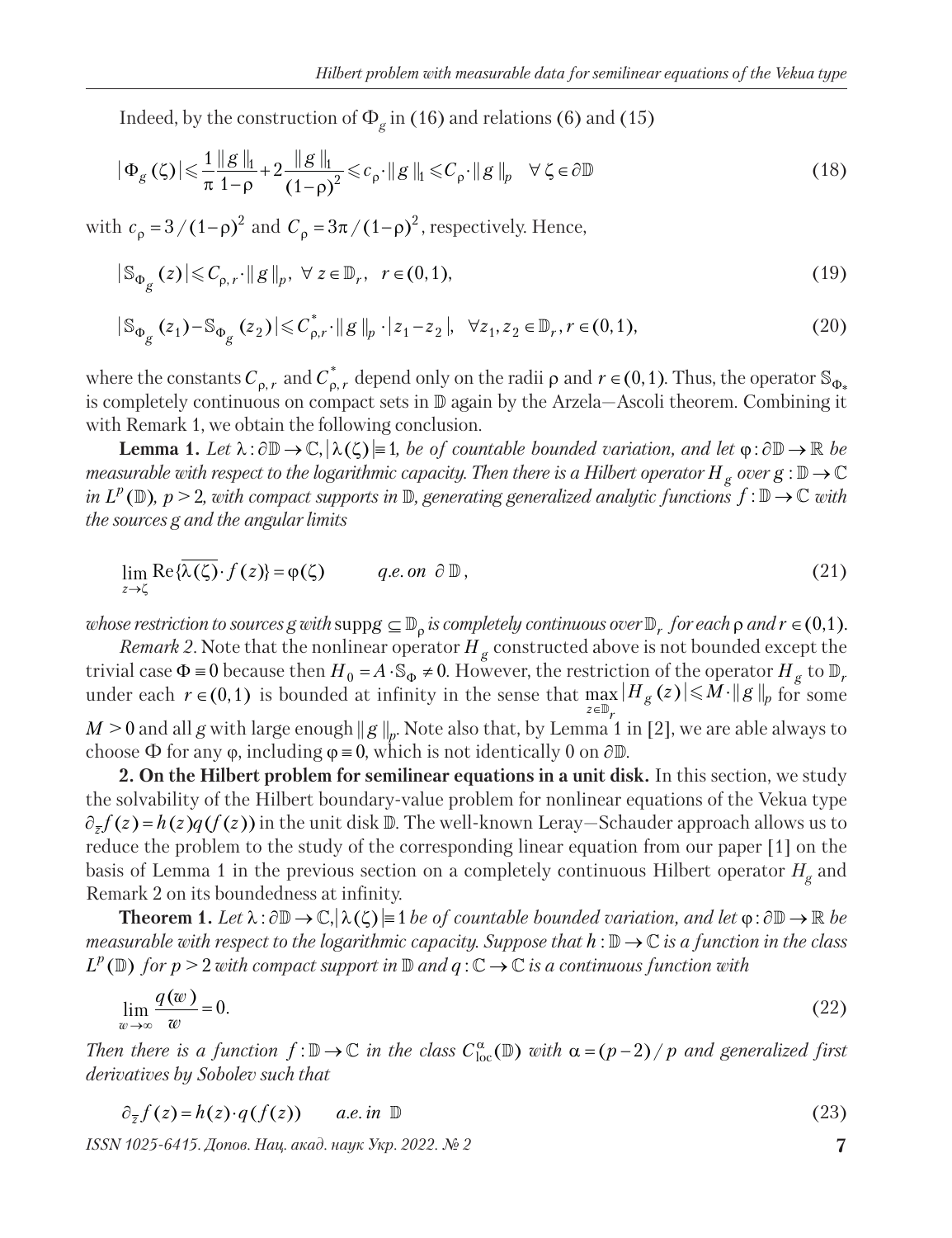*and, in addition, f is a generalized analytic function with a source*  $g \in L^p(\mathbb{D})$  *and the angular limits* 

$$
\lim_{z \to \zeta} \text{Re}\{\overline{\lambda(\zeta)} \cdot f(z)\} = \varphi(\zeta) \qquad \qquad q.e. \text{ on } \partial \mathbb{D}. \tag{24}
$$

*Moreover,*  $f = H_g$ *, where*  $H_g$  *is the Hilbert operator described in the last section, and the support of g is in the support of h and the upper bound of*  $\|g\|_p$  depends only on  $\|h\|_p$  and on the function q.

**Proof.** If  $||h||_p = 0$  or  $||q||_c = 0$ , then any analytic function from Theorem 5.1 in [10] gives the desired solution of (23). Thus, we may assume that  $||h||_p \neq 0$  and  $||q||_c \neq 0$ . Set  $q_*(t) = \max_{|w| \leq t} |q(w)|$ ,  $t \in \mathbb{R}^+ := [0, \infty)$ . Then the function  $q_* : \mathbb{R}^+ \to \mathbb{R}^+$  is continuous and nondecreasing and, moreover, by (22),

$$
\lim_{t \to \infty} \frac{q_*(t)}{t} = 0. \tag{25}
$$

By Lemma 1 and Remark 2, we obtain the family of operators  $F(g; \tau)$ :  $L_h^p(\mathbb{D}) \to L_h^p(\mathbb{D})$ , where  $L_h^p(\mathbb{D})$  consists of functions  $g \in L^p(\mathbb{D})$  with supports in the support of *h*,

$$
F(g; \tau) := \tau h \cdot q(H_g) \qquad \forall \tau \in [0, 1]
$$
\n
$$
(26)
$$

which satisfies all groups of hypothesis H1-H3 of Theorem 1 in [4]. Indeed:

H1). First of all, by Lemma 1 the function  $F(g; \tau) \in L_h^p(\mathbb{D})$  for all  $\tau \in [0,1]$  and  $g \in L_h^p(\mathbb{C})$ because the function  $q(H_g)$  is continuous and, furthermore, the operators  $F(\cdot;\tau)$  are completely continuous for each  $\tau \in [0,1]$  and even uniformly continuous in the parameter  $\tau \in [0,1]$ .

H2). The index of the operator  $F(g; 0)$  is obviously equal to 1.

H3). Let us assume that solutions of the equations  $g = F(g; \tau)$  are not bounded in  $L_h^p(\mathbb{D})$ , i.e., there is a sequence of functions  $g_n \in L_h^p(\mathbb{D})$  with  $||g_n||_p \to \infty$  as  $n \to \infty$  such that  $g_n = F(g_n; \tau_n)$  for some  $\tau_n \in [0,1]$ ,  $n = 1, 2, \ldots$ 

However, by Remark 2, we have that, for some constant  $M > 0$ ,

$$
||g_n||_p \le ||h||_p q_*(M||g_n||_p)
$$

and, consequently,

$$
\frac{q_*(M||g_n||_p)}{M||g_n||_p} \ge \frac{1}{M||h||_p} > 0
$$
\n(27)

for all large enough *n*. The latter is impossible by condition (25). The obtained contradiction disproves the above assumption.

Thus, by Theorem 1 in [4], there is a function  $g \in L_h^p(D)$  with  $F(g;1) = g$ , and, by Lemma 1, the function  $f := H_g$  gives the desired solution of (23).

*Remark 3.* By the construction in the above proof, the source  $g : \mathbb{D} \to \mathbb{C}$  is a fixed point of the (nonlinear) integral operator  $\Omega_g := h \cdot q(H_g)$ :  $L^p_h(\mathbb{D}) \to L^p_h(\mathbb{D})$ , where  $L^p_h(\mathbb{D})$  consists of functions  $g$  in  $L^p(\mathbb{D})$  with supports in the support of *h*.

**3. Extending results to some Jordan domains.** Here, we extend the above results to Jordan domains with the so-called quasihyperbolic boundary condition, see definitions in our paper [1].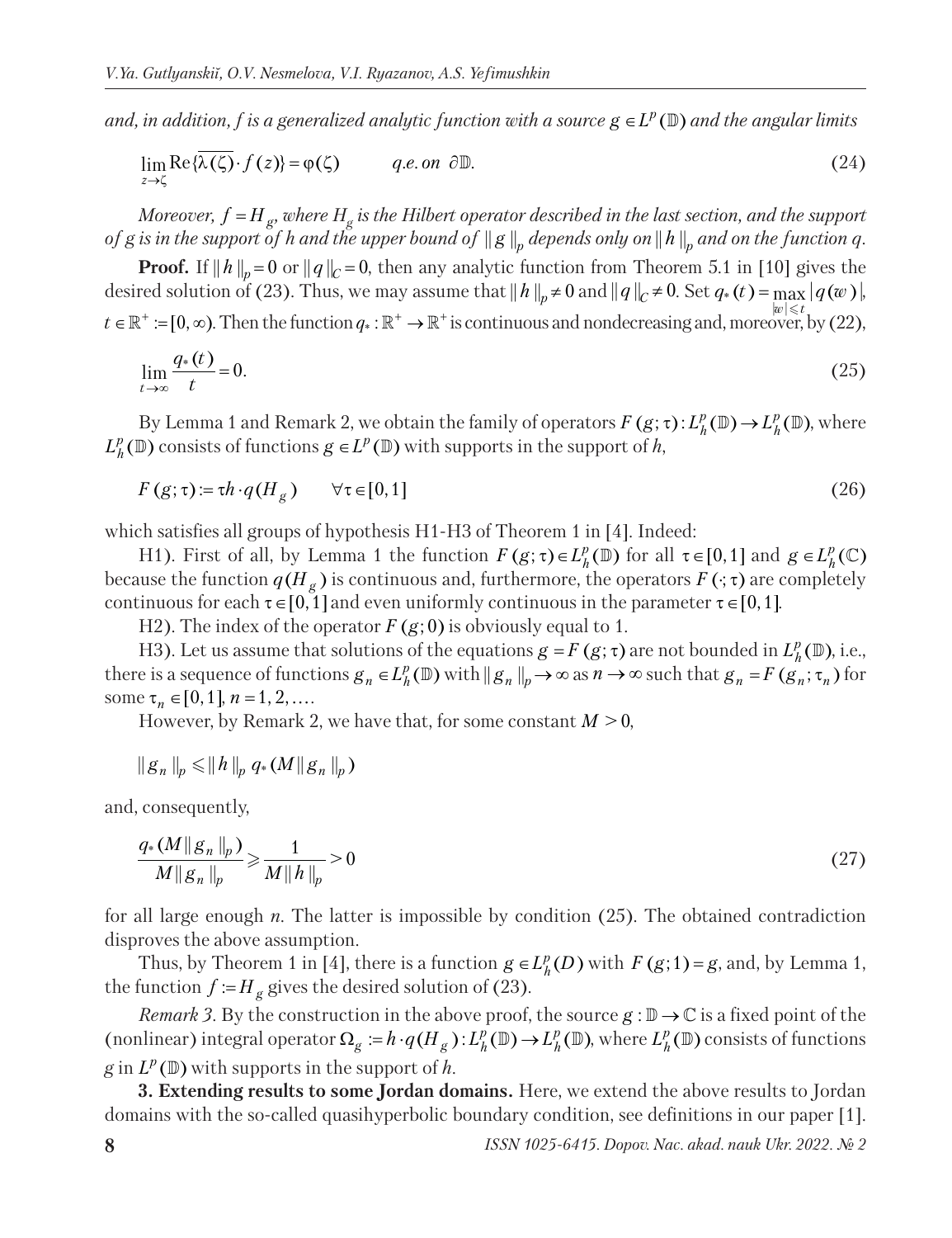As known, such domains include, for instance, domains with quasiconformal boundaries and, in particular, domains with smooth and Lipschitz boundaries. However, quasiconformal curves can be even nowhere locally rectifiable.

**Theorem 2.** *Let D be a Jordan domain with the quasihyperbolic boundary condition, D have a tangent q.e.,*  $\lambda : \partial D \to \mathbb{C}, |\lambda(\zeta)| = 1$ , *be in CBV*( $\partial D$ ), and let  $\varphi : \partial D \to \mathbb{R}$  *be measurable with respect to the logarithmic capacity. Suppose that*  $h: D \to \mathbb{C}$  *is a function in the class*  $L^p(D)$  *for*  $p > 2$  *with compact support in D and q* :  $\mathbb{C} \rightarrow \mathbb{C}$  *is a continuous function with* 

$$
\lim_{w \to \infty} \frac{q(w)}{w} = 0. \tag{28}
$$

*Then there is a function*  $f: D \to \mathbb{C}$  *in the class*  $C^{\alpha}_{loc}(D)$  *with*  $\alpha = (p-2)/p$  *and generalized first derivatives by Sobolev such that* 

$$
\partial_{\overline{\xi}} f(\xi) = h(\xi) \cdot q(f(\xi)) \qquad a.e. \text{ in } \mathbb{D} \tag{29}
$$

*and, in addition, f is a generalized analytic function with a source*  $g \in L^p(D)$  *and the angular limits* 

$$
\lim_{\xi \to \omega} \text{Re}\{\overline{\lambda(\omega)} \cdot f(\xi)\} = \varphi(\omega) \qquad \text{q.e. on } \partial \mathbb{D}. \tag{30}
$$

*Moreover,*  $f(\xi) = H_{\tilde{g}}(c(\xi))$ , where c is a conformal mapping of D onto  $\mathbb{D}$ ,  $H_{\tilde{g}}$  is the Hilbert *operator described in Section 1,*  $\tilde{g} = g \circ c^{-1}$ *, and the support of g is in the support of h, and the upper bound of*  $\|g\|_p$  *depends only on*  $\|h\|_p$  *the function q and the domain D.* 

**Proof.** Let  $c$  be a conformal mapping of  $D$  onto  $D$  that exists by the Riemann mapping theorem (see, e.g., Theorem II.2.1 in [12]). Now, by the Carathéodory theorem (see, e.g., Theorem II.3.4 in [12]) *c* is extended to a homeomorphism  $\tilde{c}$  of  $\overline{D}$  onto  $\overline{D}$ . Furthermore, by Corollary of Theorem 1 in [5],  $c_* := \tilde{c}\big|_{\partial D} : \partial D \to \partial \mathbb{D}$  and its inverse function are Hölder continuous. Then  $\tilde{\lambda} := \lambda \circ c_*^{-1} \in \mathcal{CBV}(\partial \mathbb{D})$  and  $\tilde{\varphi} := \varphi \circ c_*^{-1}$  is measurable with respect to the logarithmic capacity, see, e.g., Remarks 1 and 2 in [1].

Now, set  $\tilde{h} = h \circ C \cdot C$ , where *C* is the inverse conformal mapping to *c*,  $C := c^{-1} : \mathbb{D} \to D$ . Then it is clear by the hypothesis of Theorem 2 that  $\tilde{h}$  has a compact support in  $\mathbb D$  and belongs to the class  $L^p(\mathbb{D})$ . Consequently, by Theorem 1, there is a function  $\tilde{f} : \mathbb{D} \to \mathbb{C}$  in the class  $C^{\alpha}_{loc}(\mathbb{D})$  with  $\alpha = (p-2)/p$  and generalized first derivatives by Sobolev such that

$$
\partial_{\bar{z}}\tilde{f}(z) = \tilde{h}(z) \cdot q(\tilde{f}(z)) \qquad \text{a.e. in } \mathbb{D} \tag{31}
$$

and  $\tilde{f}$  is a generalized analytic function with a source  $\tilde{g} \in L^p(\mathbb{D})$  and the angular limits

$$
\lim_{z \to \zeta} \text{Re}\{\overline{\tilde{\lambda}(\zeta)} \cdot \tilde{f}(z)\} = \tilde{\varphi}(\zeta) \qquad \text{q.e. on } \partial \mathbb{D}. \tag{32}
$$

Moreover,  $\tilde{f} = H_{\tilde{g}}$ , where  $H_{\tilde{g}}$  is the Hilbert operator described in Section 1, and the support of  $\tilde{g}$  is in the support of  $\tilde{h}$  and the upper bound of  $\|\tilde{g}\|_p$  depends only on  $\|\tilde{h}\|_p$  and on the function *q*.

*ISSN 1025-6415. Допов. Нац. акад. наук Укр. 2022. № 2* **9**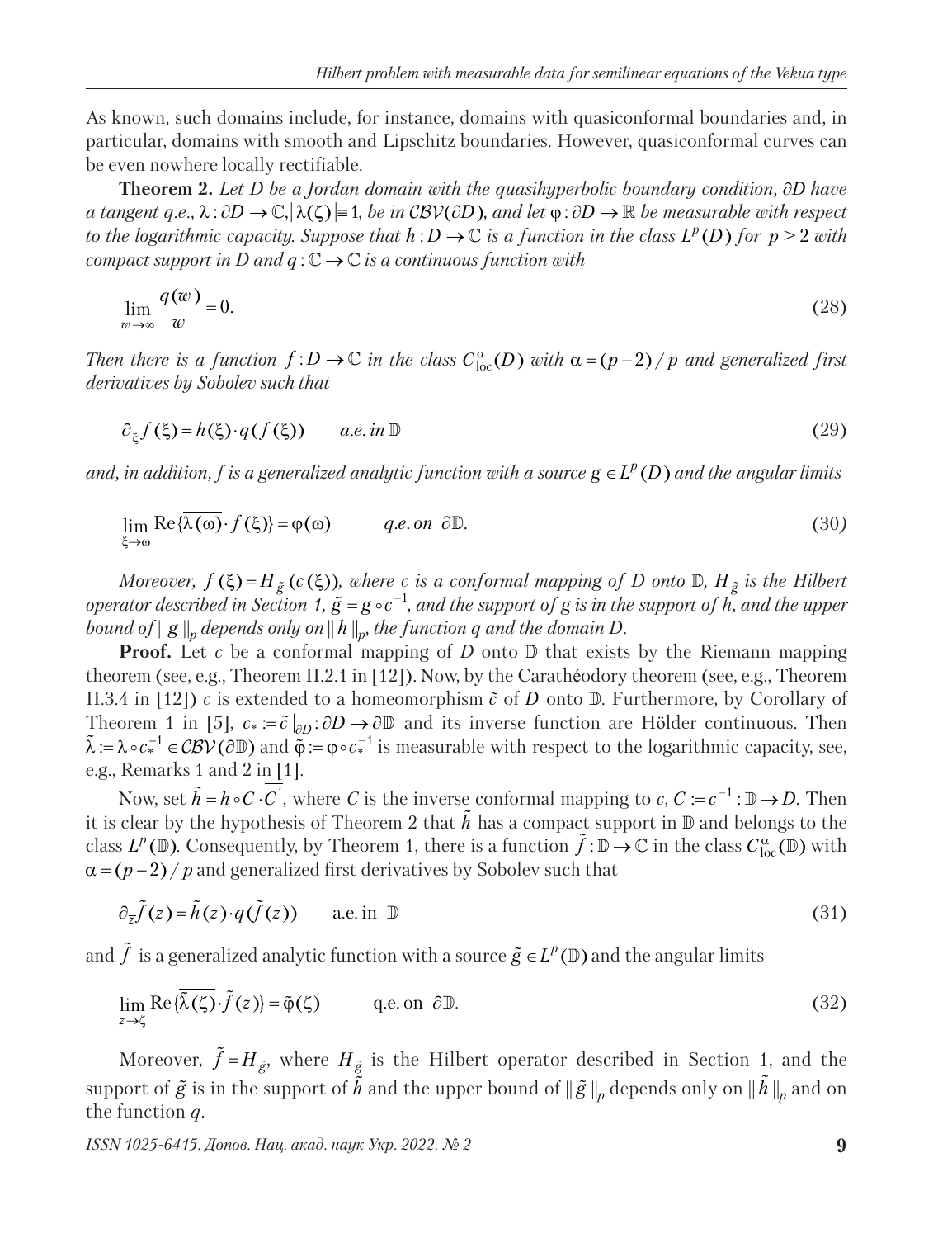Next, setting  $f = \tilde{f} \circ c$ , by simple calculations, see, e.g., Section 1.C in [13], we obtain that  $\frac{f}{\overline{z}} = \frac{\partial f}{\partial z} \circ c \cdot \overline{c}$  $\frac{\partial f}{\partial \overline{\xi}} = \frac{\partial \tilde{f}}{\partial \overline{z}} \circ c$ .  $\circ c \cdot c'$  and, consequently, the function  $f : D \to \mathbb{C}$  is in the class  $C^{\alpha}_{loc}(D)$  with  $\alpha = (p-2)/2$ and generalized first derivatives by Sobolev that satisfies Eq. (29), *f* is a generalized analytic function with a source  $g \in L^p(D)$  and, moreover,  $f(\xi) = H_{\tilde{g}}(c(\xi))$ , where  $H_{\tilde{g}}$  is the Hilbert operator described in Section 1,  $\tilde{g} = g \circ c^{-1}$ , and the support of *g* is in the support of *h* and the upper bound of  $\|g\|_p$  depends only on  $\|h\|_p$ , the function *q* and the domain *D*.

It remains to show that f has the angular limits as  $\xi \rightarrow \omega \in \partial D$  and satisfies the boundary condition (30) q.e. on  $\partial D$ . Indeed, by the Lindelöf theorem, see, e.g., Theorem II.C.2 in [14], if  $\partial D$ has a tangent at a point  $\omega$ , then  $\arg[c_*(\omega) - c(\xi)] - \arg[\omega - \xi] \to \text{const}$  as  $\xi \to \omega$ . In other words, the images under the conformal mapping *c* of sectors in *D* with a vertex at  $\omega \in \partial D$  is asymptotically the same as sectors in  $\mathbb D$  with a vertex at  $\zeta = c_*(\omega) \in \partial \mathbb D$ . Consequently, nontangential paths in *D* are transformed under *c* into nontangential paths in  $\mathbb D$  and inversely q.e. on  $\partial D$  and  $\partial \mathbb D$ , respectively, because  $\partial D$  has a tangent q.e. and  $c_*$  and  $c_*^{-1}$  keep sets of logarithmic capacity zero.

*This work was partially supported by grants of Ministry of Education and Science of Ukraine, project number is 0119U100421.*

## REFERENCES

- 1. Gutlyanskii, V., Nesmelova, O., Ryazanov, V. & Yefimushkin A. (2021). Logarithmic potential and generalized analytic functions. J. Math. Sci., 256, pp. 735-752. https://doi.org/10.1007/s10958-021-05457-5
- 2. Gutlyanskii, V. Ya., Nesmelova, O. V., Ryazanov, V. I. & Yefimushkin, A. S. (2022). Dirichlet problem with measurable data for semilinear equations in the plane. Dopov. Nac. akad. nauk Ukr., No. 1, pp. 11-19. https://doi.org/10.15407/dopovidi2022.01.011
- 3. Dunford, N. & Schwartz, J. T. (1958). Linear operators. Part I. General theory. Pure and Applied Mathematics., Vol. 7. New York, London: Interscience Publishers.
- 4. Leray, J. & Schauder, Ju. (1934). Topologie et équations fonctionnelles. Ann. Sci. Ecole Norm. Sup., Ser. 3, 51, pp. 45-78. https://doi.org/10.24033/asens.836
- 5. Becker, J. & Pommerenke, Ch. (1982). Hölder continuity of conformal mappings and non-quasiconformal Jordan curves. Comment. Math. Helv., 57, No. 2, pp. 221-225. https://doi.org/10.1007/BF02565858
- 6. Gutlyanskii, V., Nesmelova, O. & Ryazanov, V. (2018). On quasiconformal maps and semilinear equations in the plane. J. Math. Sci., 229, No. 1, pp. 7-29. https://doi.org/10.1007/s10958-018-3659-6
- 7. Gutlyanskii, V., Nesmelova, O. & Ryazanov, V. (2020). On a quasilinear Poisson equation in the plane. Anal. Math. Phys., 10, No. 1. https://doi.org/10.1007/s13324-019-00345-3
- 8. Gutlyanskii, V., Nesmelova, O. & Ryazanov, V. (2019). To the theory of semilinear equations in the plane. J. Math. Sci., 242, No. 6, pp. 833-859. https://doi.org/10.1007/s10958-019-04519-z
- 9. Vekua, I. N. (1962). Generalized analytic functions. Oxford, New York: Pergamon Press.
- 10. Gutlyanskii, V. Ya., Ryazanov, V. I., Yakubov, E. & Yefimushkin, A. S. (2020). On Hilbert boundary value problem for Beltrami equation. Ann. Acad. Sci. Fenn. Math., 45, No. 2, pp. 957-973. https://doi.org/10.5186/aasfm.2020.4552
- 11. Efimushkin, A. S. & Ryazanov, V. I. (2015). On the Riemann-Hilbert problem for the Beltrami equations in quasidisks. J. Math. Sci., 211, No. 5, pp. 646-659. https://doi.org/10.1007/s10958-015-2621-0
- 12. Goluzin, G. M. (1969). Geometric theory of functions of a complex variable. Translations of Mathematical Monographs, Vol. 26. Providence, R.I.: American Mathematical Society. https://doi.org/10.1090/mmono/026
- 13. Ahlfors, L. (1966). Lectures on quasiconformal mappings. Princeton, New Jersey, Toronto, New York, London: D. Van Nostrand Company, Inc. https://doi.org/10.1090/ulect/038
- 14. Koosis, P. (1998). Introduction to *H<sub>p</sub>* spaces. Cambridge Tracts in Mathematics, vol. 115. Cambridge: Cambridge Univ. Press.

Received 07.12.2021